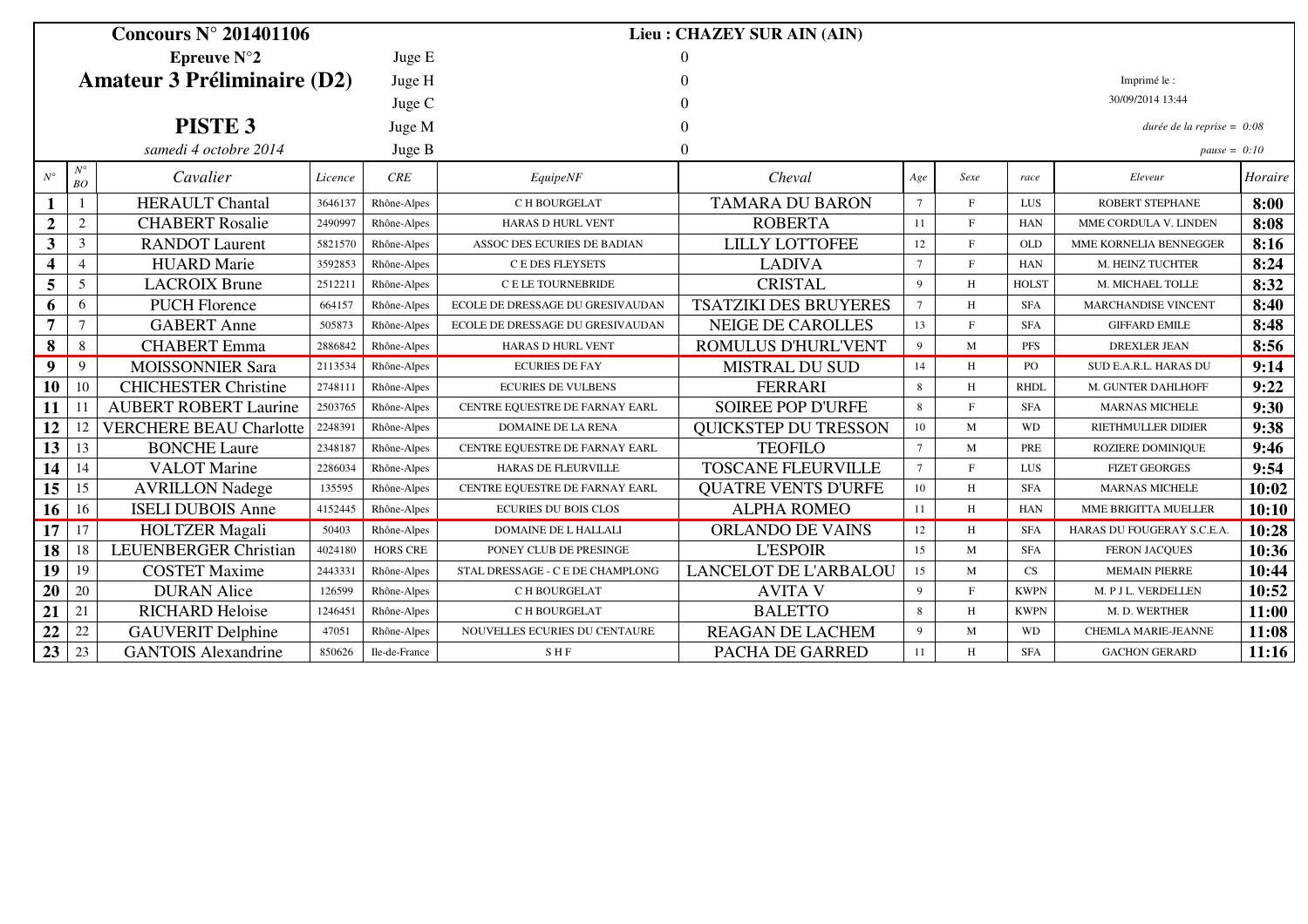|             |                   | Concours $N^{\circ}$ 1591102    |                                        | Lieu : CHAZEY SUR AIN (AIN) |                          |                      |         |  |  |  |
|-------------|-------------------|---------------------------------|----------------------------------------|-----------------------------|--------------------------|----------------------|---------|--|--|--|
|             |                   | Epreuve $N^{\circ}11$           |                                        | Juge E                      |                          |                      |         |  |  |  |
|             |                   | <b>PONEY Elite Preliminaire</b> |                                        | Juge H                      |                          |                      |         |  |  |  |
|             |                   |                                 |                                        | Juge $C$                    |                          |                      |         |  |  |  |
|             |                   | PISTE <sub>3</sub>              |                                        | Juge M                      |                          |                      | 0:08    |  |  |  |
|             |                   | samedi 4 octobre 2014           |                                        | Juge B                      |                          |                      | 0:10    |  |  |  |
| $N^{\circ}$ | $N^{\circ}$<br>BO | Cavalier                        | Club                                   | CRE                         | <i>COACH</i>             | Cheval               | Horaire |  |  |  |
|             |                   | <b>CELIA MONTAGNON</b>          | PONEY CLUB DU PEILLARD (38)            |                             | <b>LAURA KOSCOW</b>      | PLEIN AIR D'ANGRIE   | 11:35   |  |  |  |
|             | $\sim$            | <b>MAURINE DUMOULIN</b>         | CENTRE EQUESTRE RICHARD SEBASTIEN (38) |                             | <b>SEBASTIEN RICHARD</b> | POPEYE DES ETISSES   | 11:43   |  |  |  |
|             |                   | PAULINE BRUNET MANQUAT          | ECOLE DE DRESSAGE DU GRESIVAUDAN (38)  |                             | STEPHANIE BRUNET MANOUAT | <b>GOLDEN VALIDO</b> | 11:51   |  |  |  |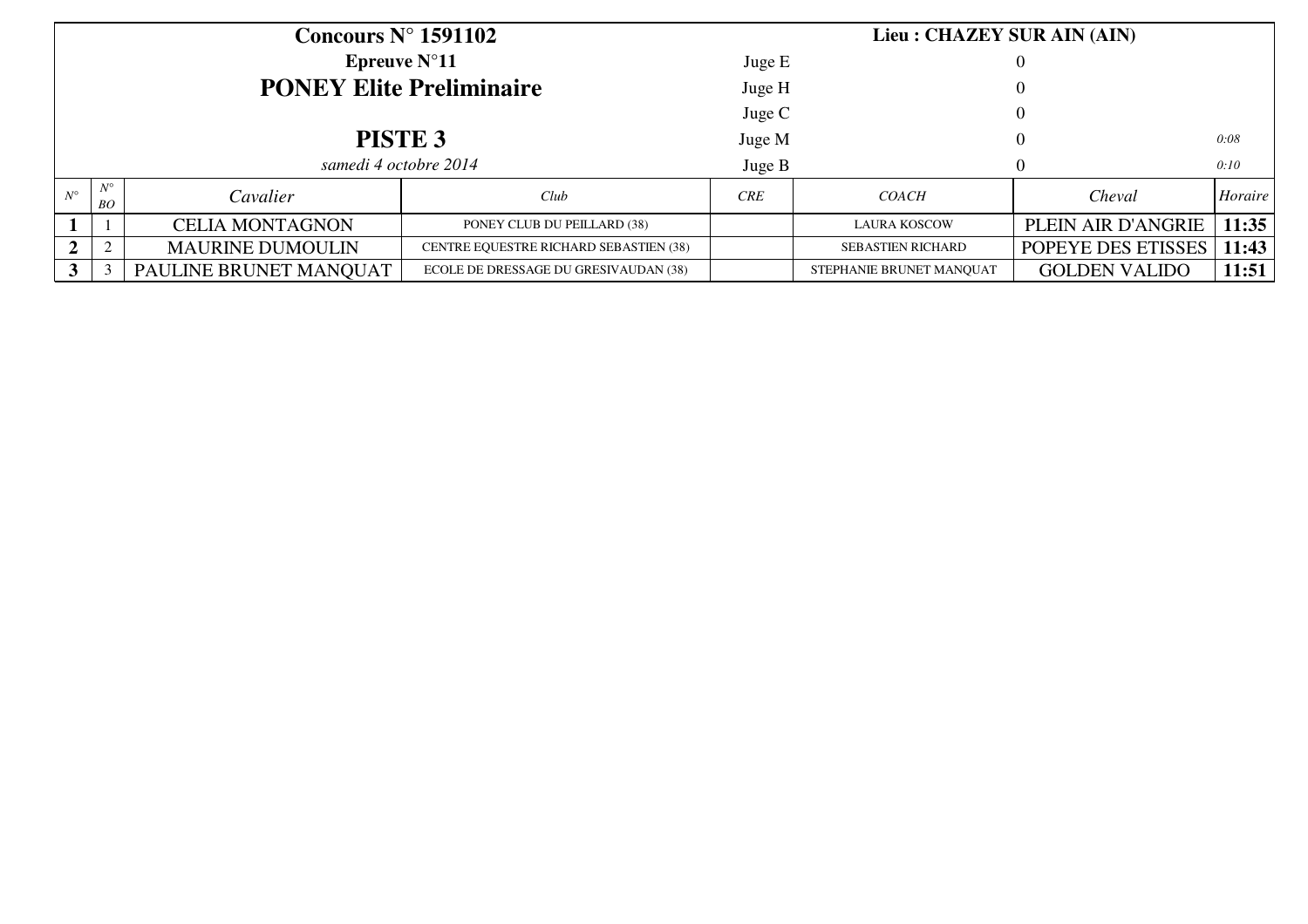|             |                   |                       | Concours $N^{\circ}$ 1591102 | Lieu : CHAZEY SUR AIN (AIN) |                          |                         |         |  |  |  |  |
|-------------|-------------------|-----------------------|------------------------------|-----------------------------|--------------------------|-------------------------|---------|--|--|--|--|
|             |                   |                       | <b>Epreuve N°2</b>           | Juge E                      |                          | 0                       |         |  |  |  |  |
|             |                   |                       | <b>CLUB 2 Preliminaire</b>   | Juge H                      |                          | $\overline{0}$          |         |  |  |  |  |
|             |                   |                       |                              | Juge $C$                    |                          | $\overline{0}$          |         |  |  |  |  |
|             |                   |                       | <b>PISTE 3</b>               | Juge M                      |                          | $\theta$                | 0:07    |  |  |  |  |
|             |                   |                       | samedi 4 octobre 2014        | Juge B                      |                          | $\Omega$                | 0:10    |  |  |  |  |
| $N^{\circ}$ | $N^{\circ}$<br>BO | Cavalier              | Club                         | <b>CRE</b>                  | <b>COACH</b>             | Cheval                  | Horaire |  |  |  |  |
|             |                   | <b>CAROLINE BON</b>   | PONEY CLUB DU PEILLARD (38)  |                             | <b>LAURA KOSCOW</b>      | <b>PUCE DE BIONNAIS</b> | 14:00   |  |  |  |  |
| 2           | $\overline{2}$    | <b>ELINA BAILLY</b>   | F E DE MALAFRETAZ (01)       |                             | <b>DANIEL SOULARD</b>    | <b>C'TIDJA</b>          | 14:07   |  |  |  |  |
| 3           | 3                 | <b>ANDREA GARCIA</b>  | F E DE MALAFRETAZ (01)       |                             | <b>DANIEL SOULARD</b>    | <b>SALAMBO</b>          | 14:14   |  |  |  |  |
| 4           | $\overline{4}$    | <b>CELIA FROSSARD</b> | LES ECURIES D ANAPHELIE (69) |                             | <b>JEAN NOEL DELEAGE</b> | <b>PASTIS DE BESSE</b>  | 14:21   |  |  |  |  |